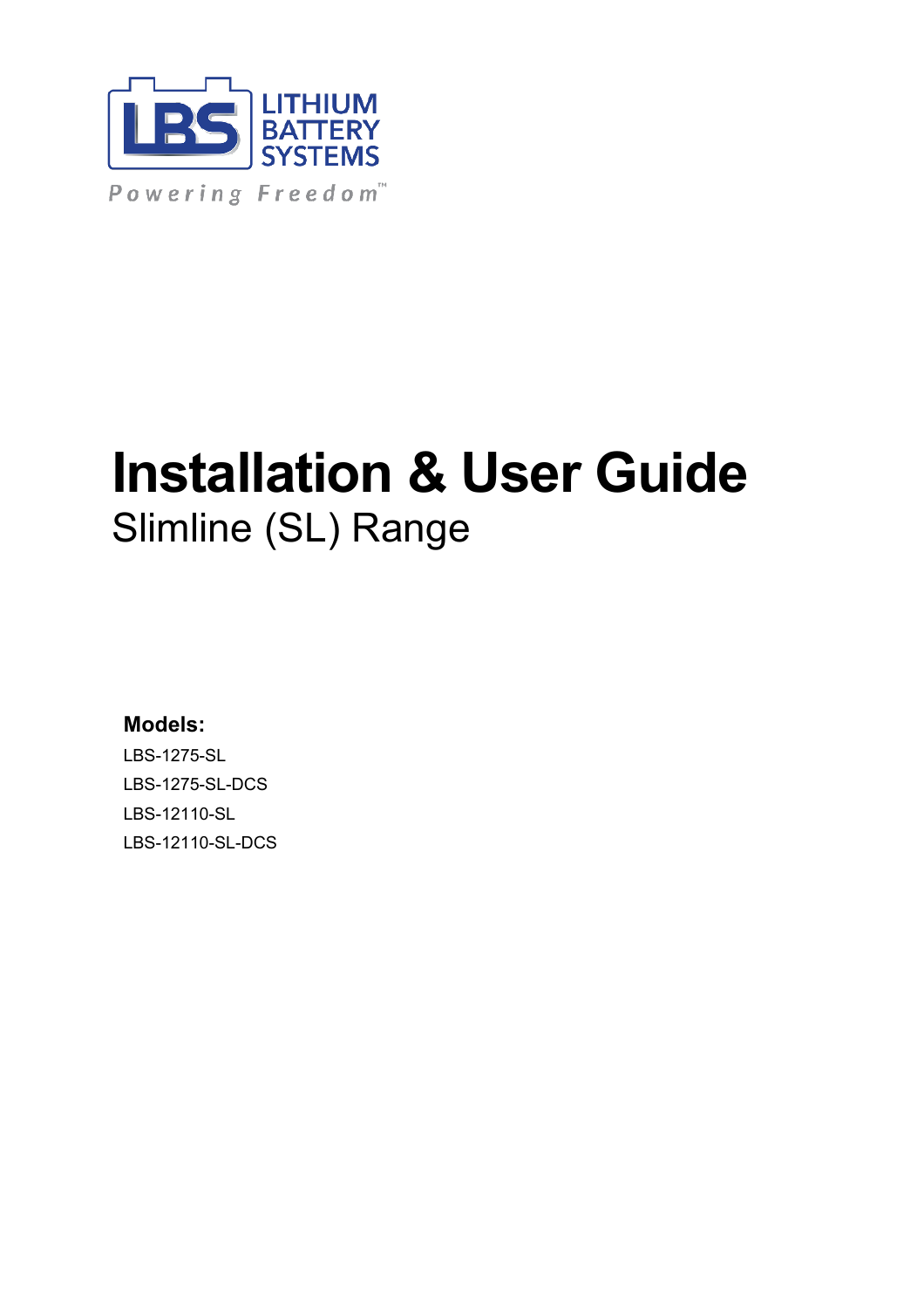

# **Contents**

| 1.0 |  |
|-----|--|
| 2.0 |  |
|     |  |
|     |  |
|     |  |
|     |  |
|     |  |
|     |  |
| 3.0 |  |
| 4.0 |  |
| 5.0 |  |
|     |  |
|     |  |
|     |  |
|     |  |
|     |  |
| 6.0 |  |
| 7.0 |  |
| 8.0 |  |

 $\mathbf{1}$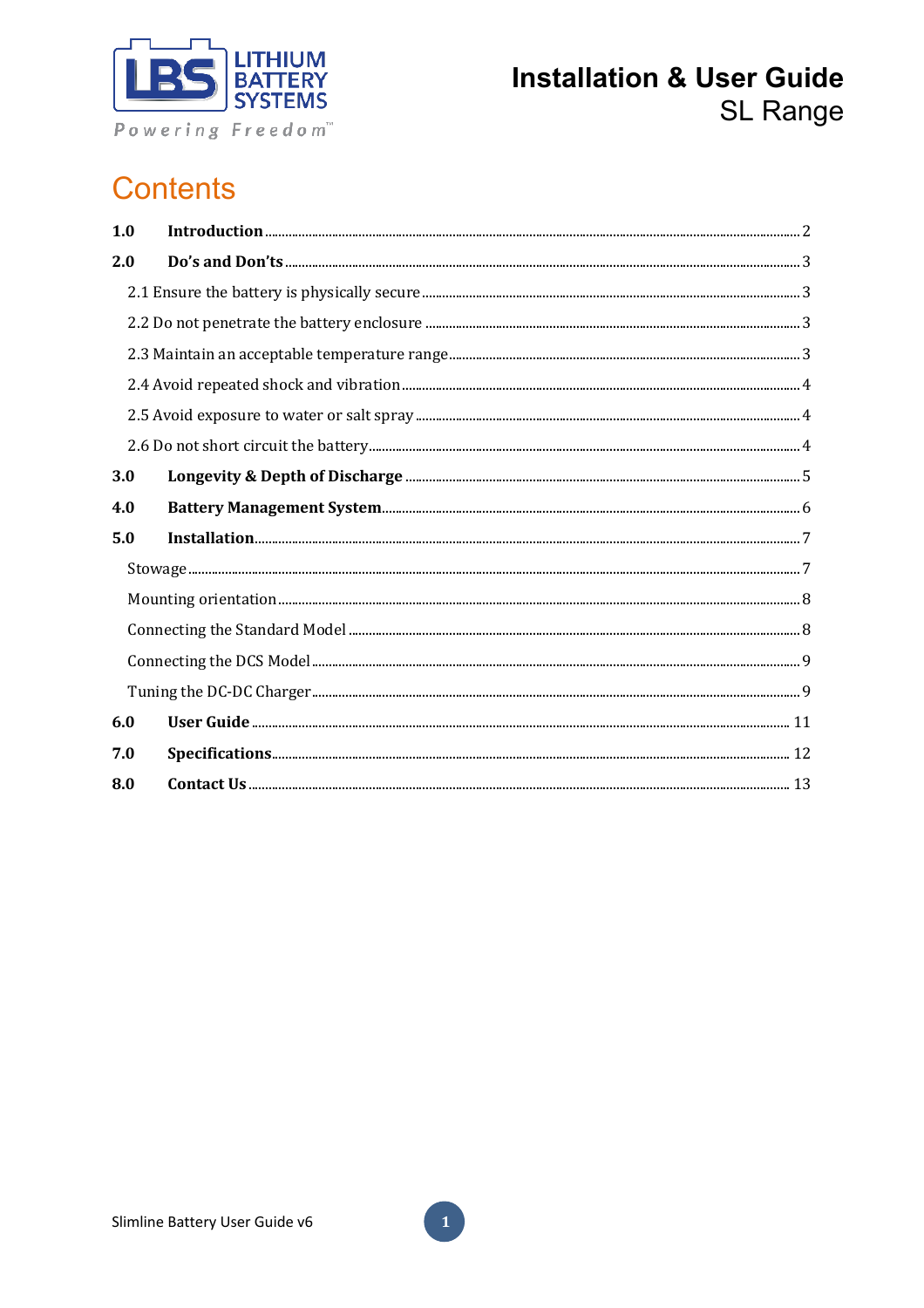

# **1.0 Introduction**

Congratulations! You have purchased a state-of-the-art lithium battery and we hope you enjoy many years of trouble-free life. This Installation and User Guide describes how to connect and safely operate the Slimline range of 12V batteries.

This User Guide covers the following SL 12V battery range:

- LBS-1275-SL
- LBS-1275-SL-DCS
- LBS-12110-SL
- LBS-12110-SL-DCS

As with all batteries, you should consider the mechanical and environmental conditions that you intend to operate the battery in to maximise overall performance and achieve the longest battery life. LBS offer these general guidelines; however, you should seek LBS advice or that of a qualified electrical tradesperson if you are in doubt.



**Figure 1 – Slimline Battery (DCS model)**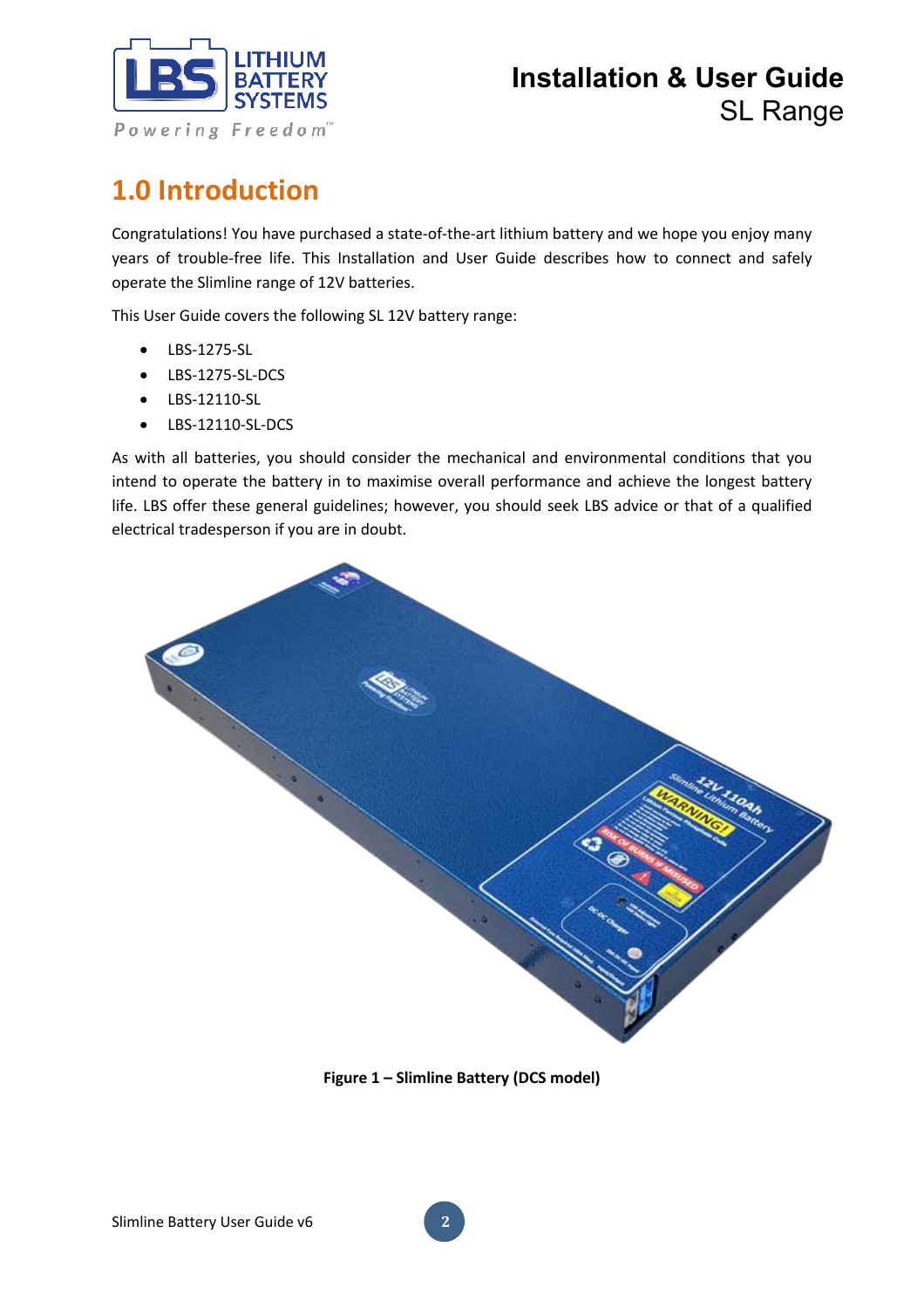

# **2.0 Do's and Don'ts**

This battery contains lithium iron phosphate (LFP) cells. While LFP cells are the safest Li-Ion chemistry, the stored chemical energy represents a risk of fire, burns or explosion if misused.

Avoid injury to yourself and others, adhere to the warnings in this Guide.

- Avoid mechanical shock
- Do not expose to fire
- Do not pierce battery
- Do not disassemble
- Do not drill into enclosure
- Do not short the terminals
- Do not allow water to enter
- Do not charge battery below  $0^{\circ}$ C
- Do not store battery below -20 $^{\circ}$ C or above 60 $^{\circ}$ C

To ensure a long and safe life from your battery, please ensure you consider the following:

#### 2.1 Ensure the battery is physically secure

Even though lithium batteries are light weight in comparison to lead acid, they can still become a dangerous projectile in a moving vehicle, RV, cart or boat if not secured. Ensure the battery is safely secured before travel. If in doubt seek LBS advice and consider making use of LBS mounting brackets to safely secure the battery.

#### 2.2 Do not penetrate the battery enclosure

You may be tempted to drill into the aluminium enclosure to secure mounting brackets. Doing so may inadvertently penetrate one of the cells which could cause thermal runaway and vapour emissions. Do not under any circumstances drill or penetrate into the enclosure. Use only existing mounting holes in the battery and short screw lengths no greater than 13mm.

We strongly recommend the LBS mounting kit with screws and brackets that are designed to safely attach to the battery; alternatively use strapping and clamping to secure the battery in place.

#### 2.3 Maintain an acceptable temperature range

Like all batteries, LBS batteries operate and perform the best, as well as last the longest, in a cool and stable temperature environment of between  $10^{\circ}$ C and  $25^{\circ}$ C. The maximum window of acceptable operation is 0-45°C.

If you regularly operate outside of this suggested range you should consider changing the battery location or actively cool or heat the environment in order to preserve battery life. If the ambient temperature that the battery operates in is greater than 60°C you should cease use immediately. Operating outside of these guidelines diminishes the life and performance of the battery and voids the warranty.

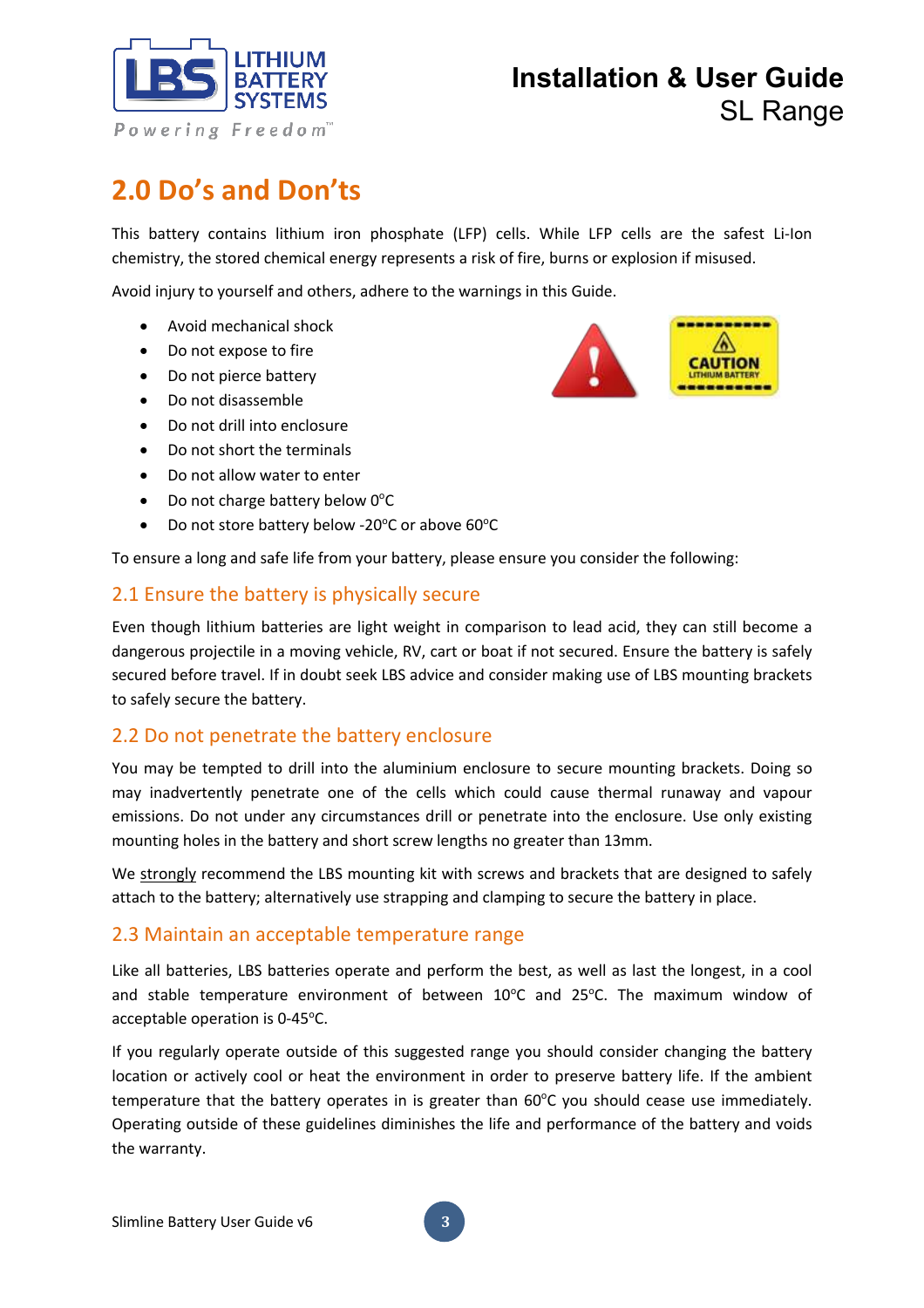

### 2.4 Avoid repeated shock and vibration

Whilst the battery is robustly constructed and protected in an aluminium enclosure, it is not designed to operate continuously in high shock or high vibration environments. Normal use in a 4WD environment is acceptable and the battery has been designed in accordance with these expected conditions. However, dropping the battery or exposing the battery to a high number of excessive vibrations may lead to a fault or failure of the battery.

#### 2.5 Avoid exposure to water or salt spray

Whilst the battery is mechanically protected, the enclosure is only IP20 equivalent and is not designed for a wet environment. Do not submerge the battery in water or expose the battery to direct water spray. If it is likely that a water will be on the floor where the battery is located, ensure the battery is facing upwards with the terminals (and electronics) on the top, so that any water that gets into the bottom can drain out again without touching the electronics.

Avoid exposing the battery long term to salty water spray such as in a marine environment to avoid corrosion. Salt laden air may also cause corrosion in the long term; therefore, minimise exposure by installing the battery in a protected hatch or compartment.

#### 2.6 Do not short circuit the battery

Whilst the BMS will protect the internal cells from short circuit, it is highly recommended to avoid short circuiting the battery.

Pay attention when using metallic tools in the vicinity of the terminals, as accidentally contacting the positive and negative terminal with a metallic object like a spanner will cause a short circuit and spark. Always keep the plastic caps screwed on when not using the terminals.

Always perform work on passive wiring first and connect the live battery as the last connection. If you have to work on live circuits exercise due care and use insulated tools where possible. If you are unsure how to install the battery, seek advice from LBS or a suitably qualified electrical tradesperson.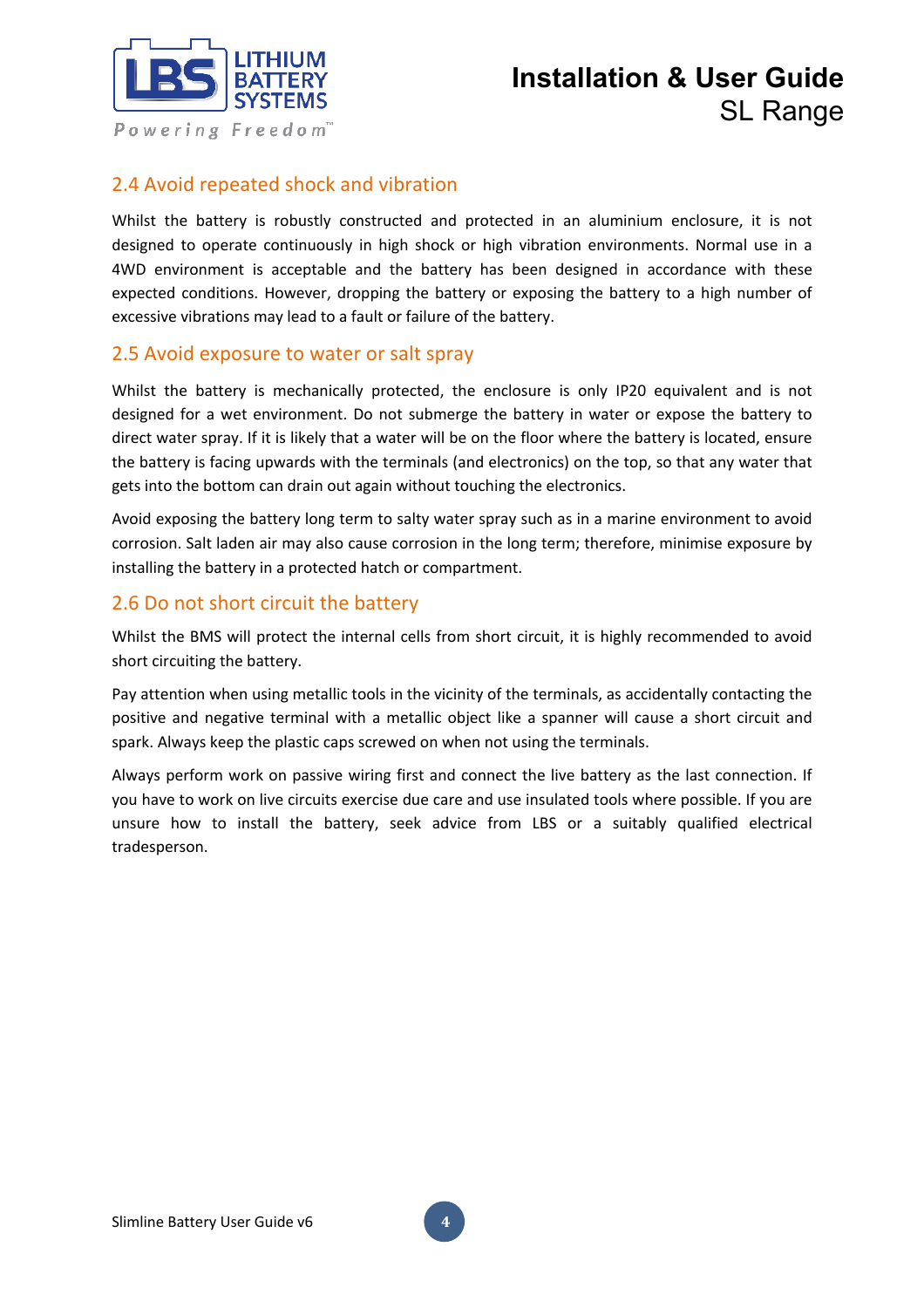

## **3.0 Longevity & Depth of Discharge**

One of the advantages of lithium batteries over lead-acid batteries is longevity. If you want to realise the long life potential out of your lithium battery then consideration must be given to depth of discharge.

A battery lifespan is rated by the number of cycles before the original capacity has reduced by a certain amount; a cycle is defined as discharging from fully charged, to a percentage Depth of Discharge (DOD), and then charging back to full again. So, DOD describes what percentage of the battery capacity is being used each time.

Note: DOD is different to State of Charge (SOC, also known as Charge Level); in fact, they add together to 100%. So, 80% DOD equates to 20% SOC.

#### *The less DOD you use each cycle, the longer the battery will last.*

This fact should be considered when choosing the battery Amp hour capacity. You will have a higher return on battery investment if there is enough capacity at hand such that you are not heavily discharging the battery on every cycle. Extra capacity ensures lower DOD, extended life and a higher financial return on your investment.

LBS batteries have a cycle life of 5,000 at 50% and 2,000 at 80% DOD.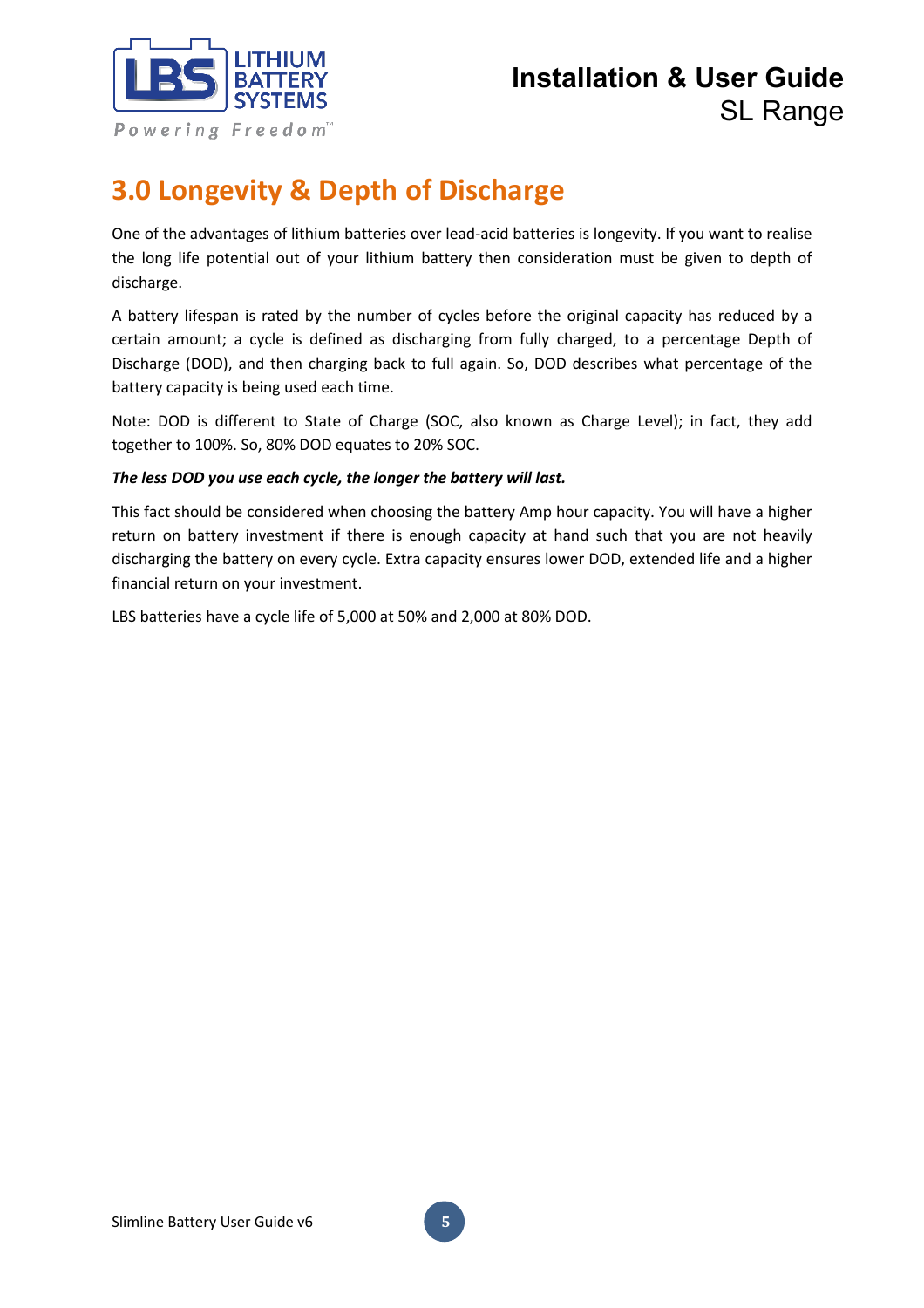

### **4.0 Battery Management System**

Your battery comes with a Battery Management System (BMS) mounted internally.

The BMS is an electronic solid-state circuit board which manages the cells and protects the battery across a range of scenarios which primarily includes over charge and over discharge protection. Unlike lead acid batteries, over charging or over discharging a lithium battery may lead to a hazardous scenario. Therefore, the BMS is the heart and soul of a lithium battery.

The Slimline battery BMS is a highly reliable solid-state device which is primarily designed to keep the cells safe and the overall pack from being damaged by excessive voltage or excessive discharge event.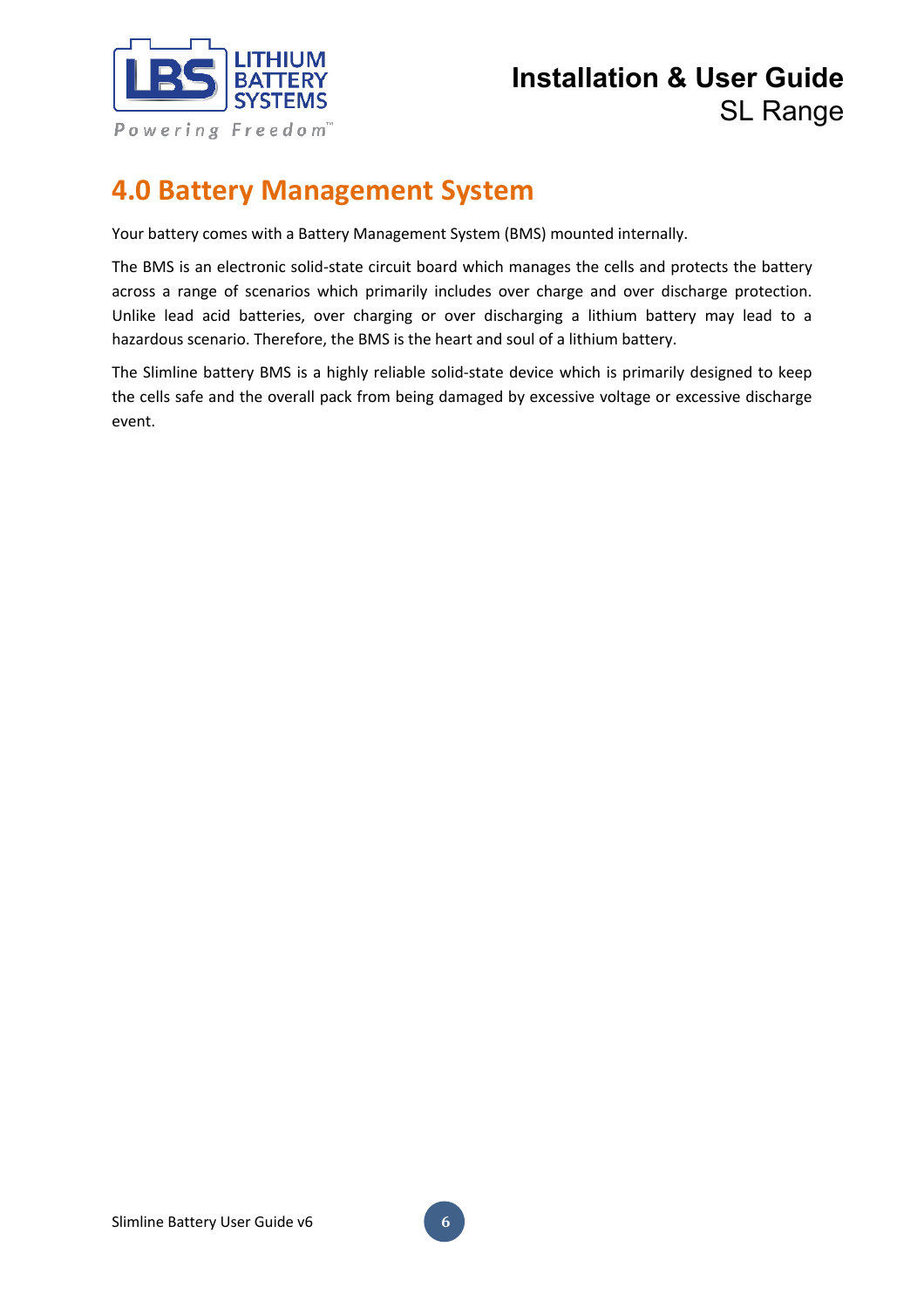

# **5.0 Installation**

#### **Stowage**

The Slimline battery is likely to be stowed in a car, RV or 4WD or as a portable battery for camping. An important part of the battery installation is securely fixing it down or safely stowing it away during transport so that it does not become a projectile in an accident.

Figure 2 illustrates some handy stowage solutions. The primary benefit of the slim battery is that it can tuck away behind or under a seat in a vehicle. Too often space is at a premium and the slim shape and design of the battery means it can be hidden away.



**Figure**  $2a - Behind$  a seat Figure  $2b - Back$  of a 4x4



**Figure 2C – Strapped at the back of a 4x4**

As with all battery installations, ensure it is securely strapped down or secured in place before heading out on the road.

**7**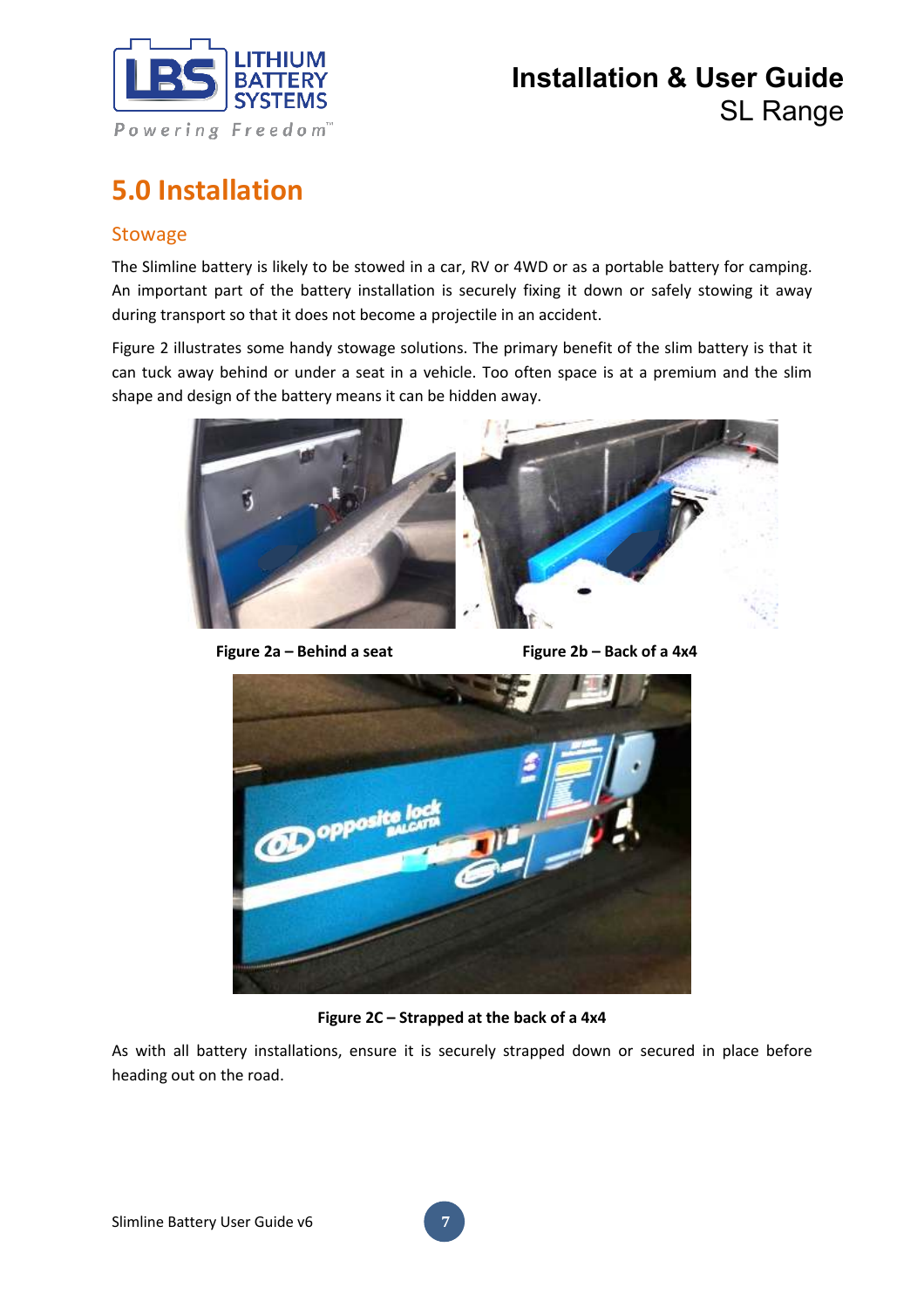

#### Mounting orientation

The Slimline battery can be mounted flat or on its side in any orientation, except on its side with the Anderson plugs at the top  $-$  in this configuration the internal cells are upside down which is against the manufacturer's recommendations.

This is the only orientation that is not allowed:



#### Connecting the Standard Model

The LBS-1275-SL and LBS-12110-SL model contains two (2) convenient grey Anderson plug connectors accessible from the side of the battery as shown in Figure 3. Both can be used as input and outputs for charging and running loads. Or one plug could be used to charge the battery and the second plug used for loads.

Charge sources could include:

- External AC charger with grey Anderson connector;
- External (regulated) solar charger with grey Anderson connector; or
- External DC-DC charger with grey Anderson connector.



**Figure 3 – Dual Grey Anderson Plugs**

For connected chargers and devices, a grey Anderson plug must be used. Check to ensure the Anderson is correctly wired (positive and negative) and do not attempt to use any coloured Anderson other than grey.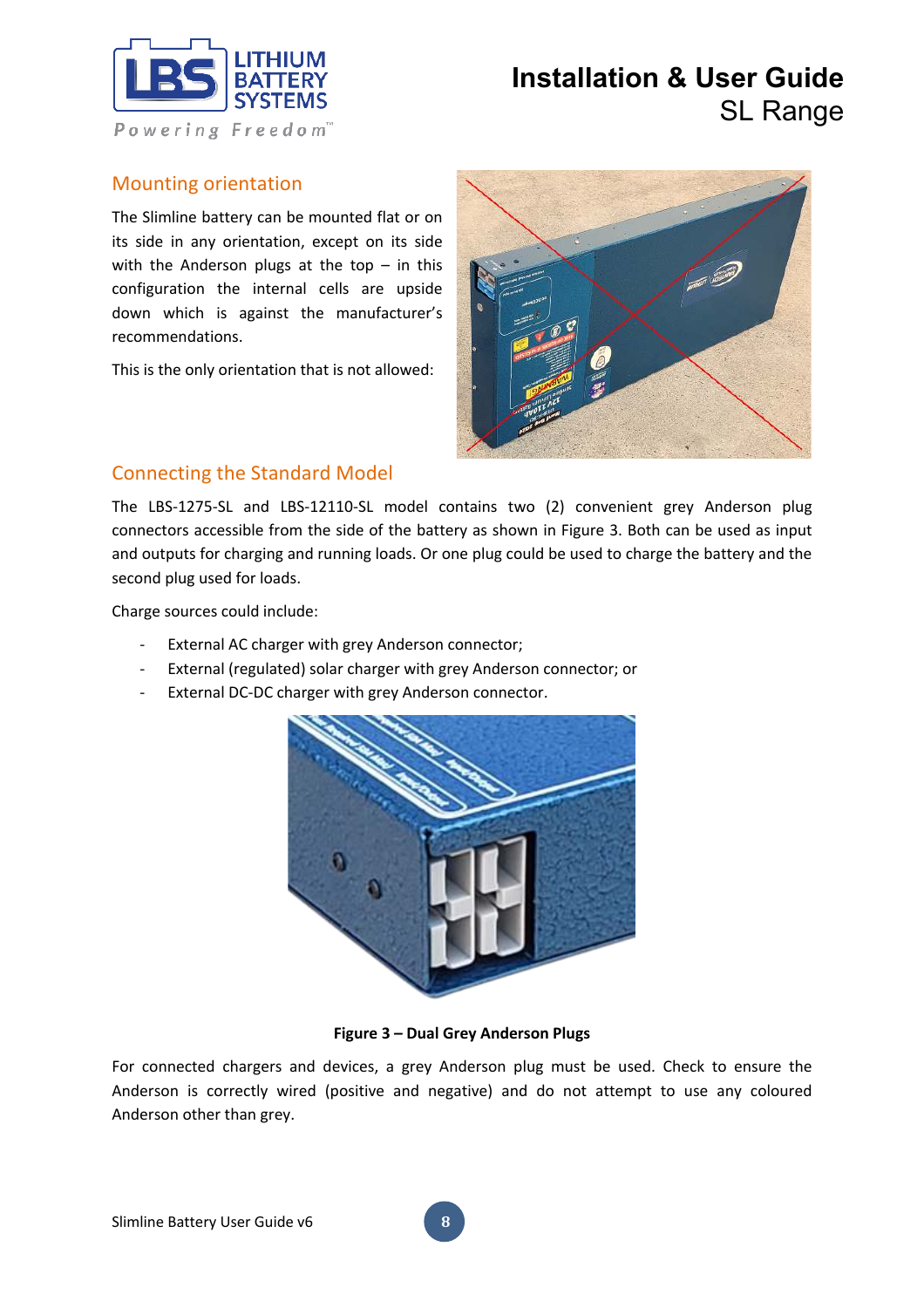

**NOTE** – There are no internal fuses inside the battery so an external fuse must be used for each Anderson connector, 100A maximum. The internal BMS is designed for up to 100A continuous charge and 100A continuous discharge. Please consider this when connecting charging devices and loads.

#### Connecting the DCS Model

The LBS-1275-SL-DCS and LBS-12110-SL-DCS model contains one (1) grey Anderson plug connector and one (1) blue Anderson plug connector, accessible from the side of the battery as shown in Figure 4. The grey connector can used as input and output for charging and running loads.

**NOTE** – There are no internal fuses inside the battery so an external fuse must be used for the grey Anderson connector, 100A maximum. The internal BMS is designed for up to 100A continuous charge and 100A continuous discharge. Please consider this when connecting charging devices and loads.

The cable to the blue Anderson connector should be protected by an external fuse (at least 20A, rated for the cable size), as close as possible to the vehicle battery/alternator.

Charge sources to the grey Anderson connector could include:

- External AC charger; or
- External (regulated) solar charger.

The blue connector is reserved for a DC input, to make use of the internal DC-DC charger. The DC-DC charger is rated for 20A input from a vehicle alternator or start battery.



**Figure 4 – DCS Model Anderson Connectors**

#### Tuning the DC-DC Charger

The internal 20A DC-DC charger contains a Voltage Sensing Relay (VSR). As shown in Figure 5 the VSR has an LED status light and adjustment trim pot, which can be used to adjust at what input voltage (from the vehicle alternator / start battery) the DC-DC charger turns on and off. There is a dead-band of 0.5V, so that it typically turns on at 13.3V and turns off at 12.8V.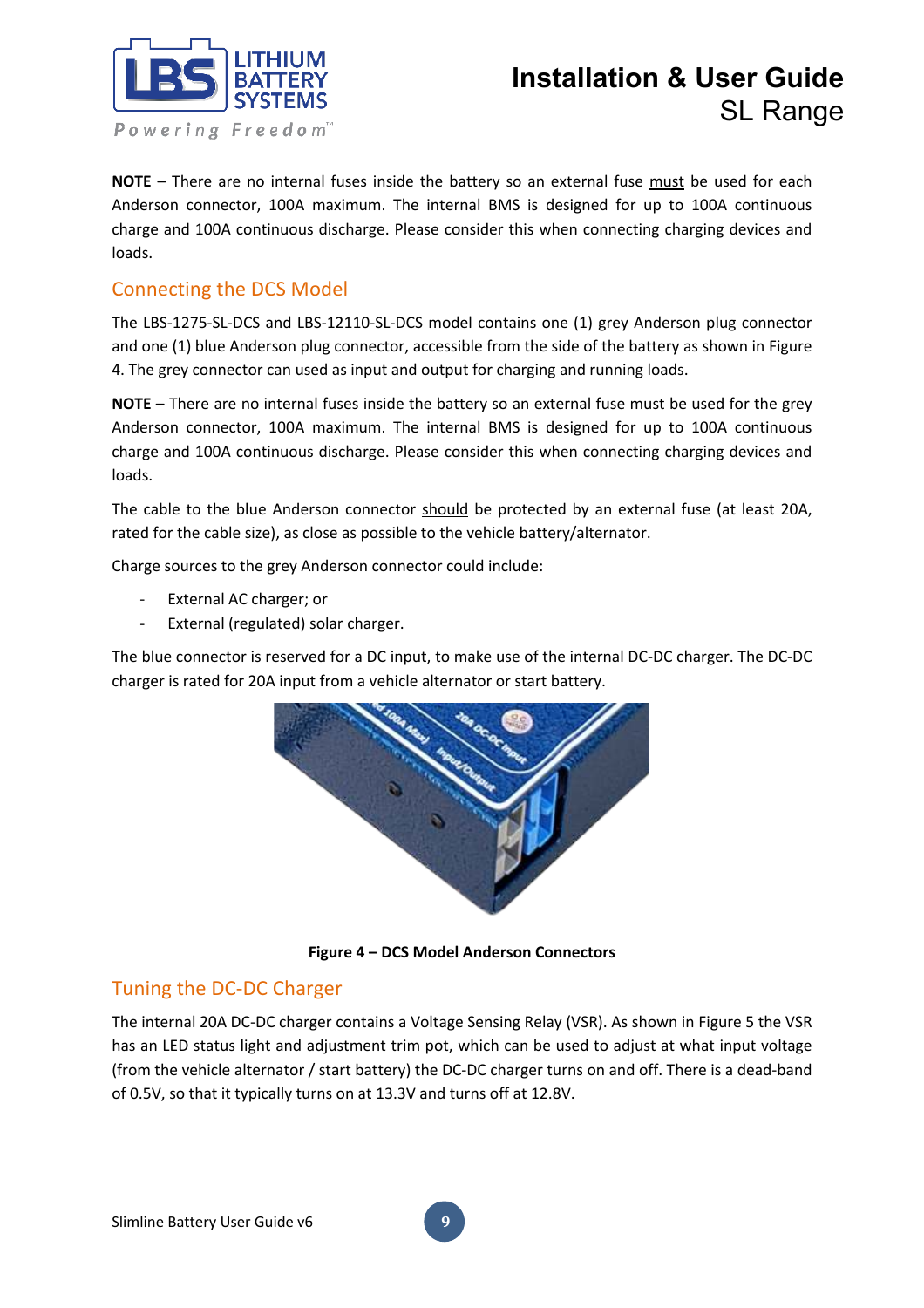



**Figure 5 – DC-DC Charging Terminal Connections**

Note that the voltage sensed by the DC-DC charger when it is charging, will be slightly different to the voltage measured at the vehicle alternator / start battery. This is because of the voltage drop along the cable from the alternator / start battery to the LBS battery. If this voltage drop is too high, a thicker and/or shorter cable may be required.

- 1. After connecting the DC source via the blue Anderson plug, the vehicle engine can be started.
- 2. The green LED status light should illuminate if the battery is charging. If the battery is not charging, check the:
	- a. Cable size which may be too small with excessive voltage drop; and
	- b. Voltage on the blue Anderson plug from the vehicle alternator / battery.
- 3. The DC-DC charger typically begins charging at 13.3V, and then the green light turns on.
- 4. If you need to adjust the VSR setting, you will need a small Phillips screwdriver to adjust the trim pot adjacent to the LED light.
- 5. Remove the clear plastic sticker before adjusting.
- 6. Turning the trim pot in a clockwise direction reduces the voltage setting and turning it in an anti-clockwise direction increases the voltage setting. Use the LED status light to determine the correct setting.
- 7. If the trim pot voltage is too high the charger never turns on. However, if it is too low it could stay on too long and drain the start battery.
- 8. Put the clear plastic sticker back in place. Once the trim pot is set it should never require adjusting again.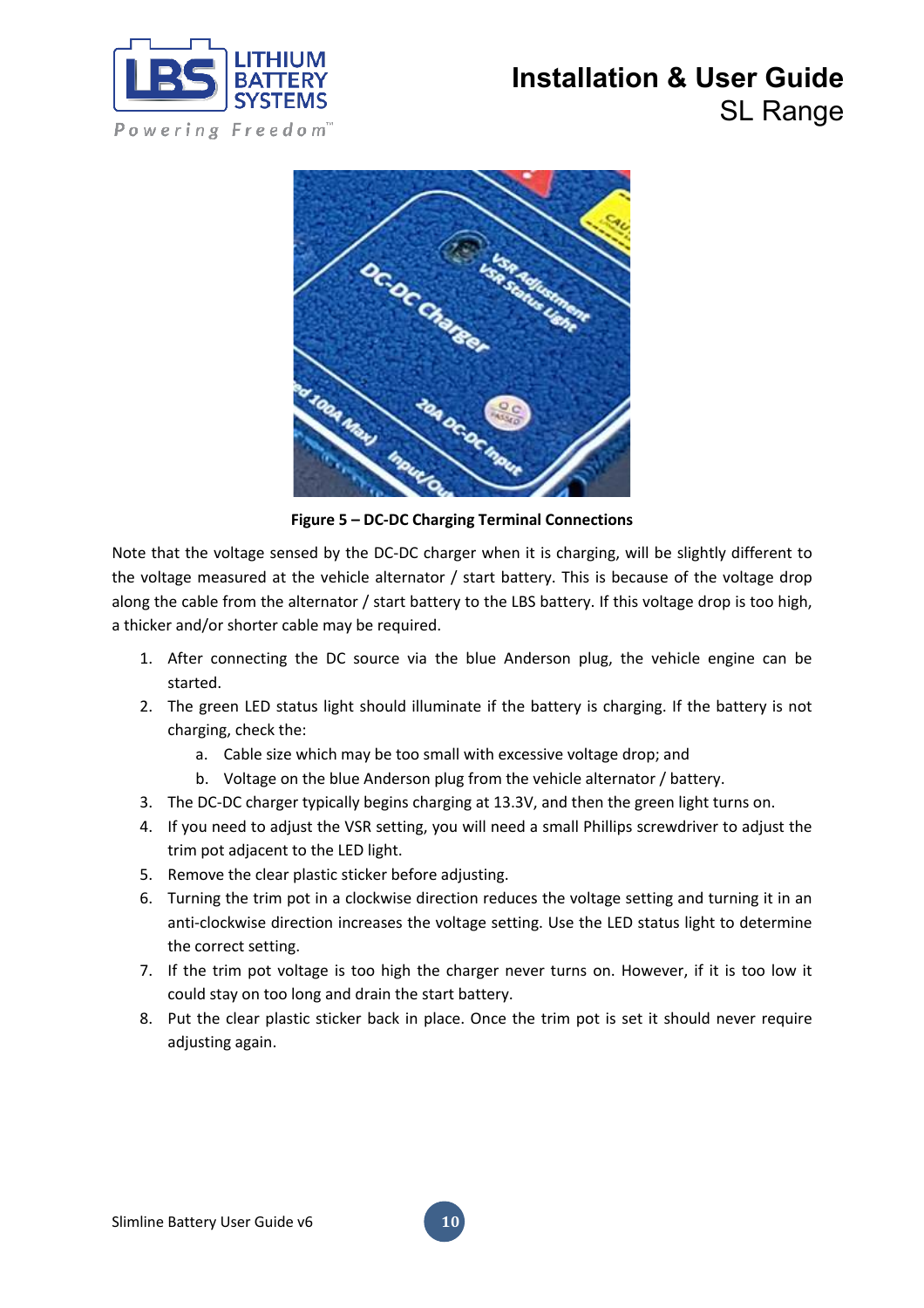

### **6.0 User Guide**

Once the battery is securely installed and electrically connected it will automatically be available for use. The internal BMS will actively ensure the battery is protected and operating safely at all times. The battery requires no user interface or intervention under normal conditions.





Note that unlike lead acid batteries, lithium batteries hold their voltage over the cycle, dropping off only when the battery is ~90% discharged, as indicated in Figure 6 for illustrative purposes.



### **Discharge Curve: Lithium vs Lead Acid**

**Figure 6 – Volt Curve Lead Acid vs Lithium**

The Slimline battery voltages below are a useful guide:

- 1. A normal full battery open circuit voltage (Voc) with no load rests at 13.3V to 13.6V;
- 2. Depending on the load voltage may dip 0.5V below the Voc;
- 3. Below 13V Voc the battery is low, and should be charged to promote a long lifespan.

**11**

- 4. Below 12V Voc the battery is close to empty, and should be charged straight away;
- 5. Low Voltage Disconnect (LVD) is set at ~10.5V.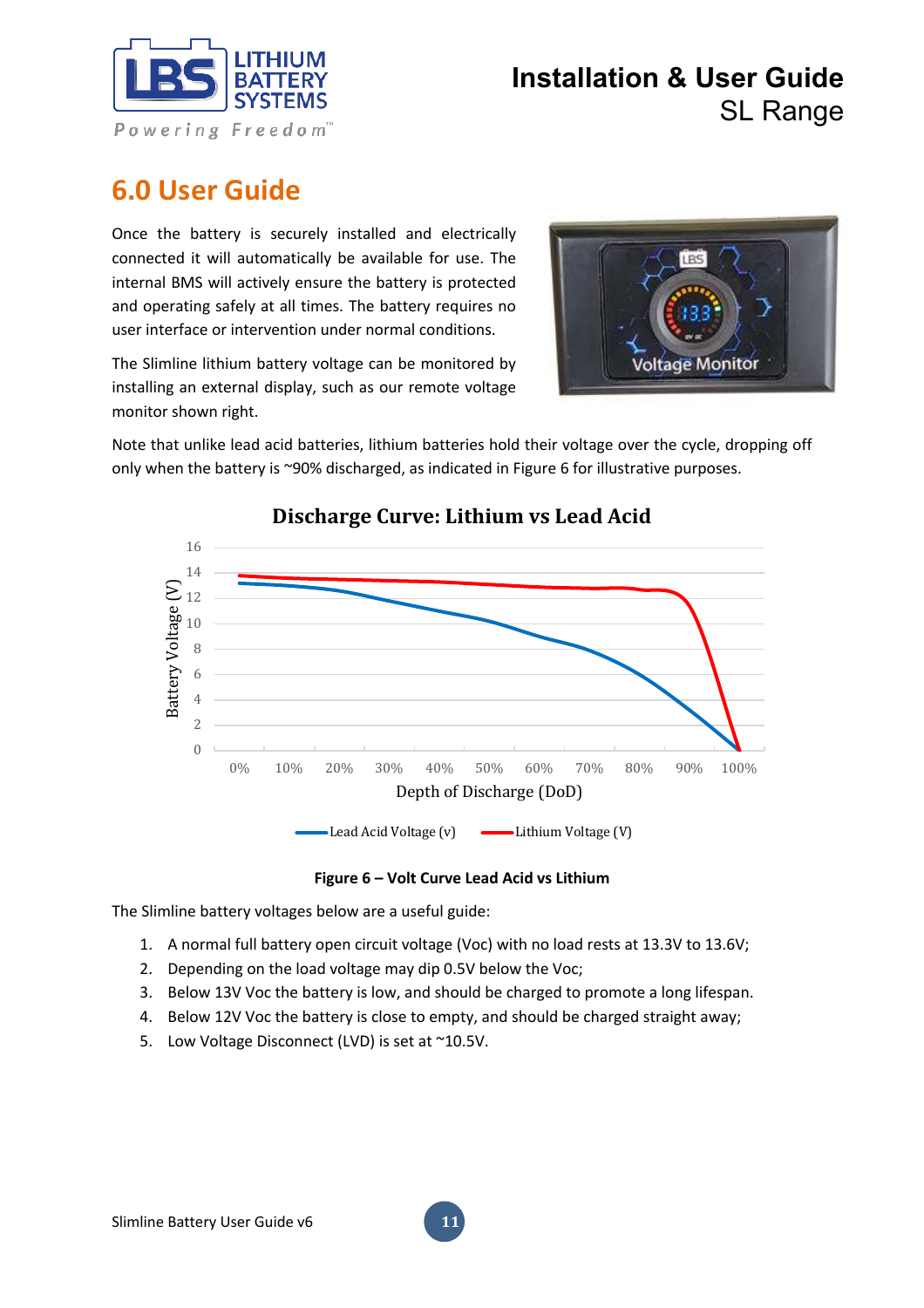

# **7.0 Specifications**

| <b>LBS Battery</b>  | <b>DC Input Battery</b><br><b>Max</b><br>Charge | <b>Max</b><br>Charge | <b>Max</b><br><b>Discharge</b><br><b>Current</b><br>Current Current Cont/Surge |                | <b>Battery</b> | Op.<br><b>Temp</b><br>Weight (Charge) (Disch) | Op.<br>Temp   |                 |              |       |       |
|---------------------|-------------------------------------------------|----------------------|--------------------------------------------------------------------------------|----------------|----------------|-----------------------------------------------|---------------|-----------------|--------------|-------|-------|
|                     |                                                 |                      |                                                                                |                |                |                                               |               | Dimensions (mm) |              |       |       |
|                     | A                                               | A                    | A                                                                              | $\overline{A}$ | kg             | $^{\circ}$ c                                  | $^{\circ}$ c  | Length          | <b>Depth</b> | $H1*$ | $H2*$ |
| <b>LBS-12110-SL</b> |                                                 | 100                  | 100                                                                            | 200            |                | $0 - 45$                                      | $-20$ to $60$ | 635             | 265          | 50    | 50    |
| LBS-12110-SL-DCS    | 20                                              | 100                  | 100                                                                            | 200            |                | $0 - 45$                                      | $-20$ to $60$ | 635             | 265          | 50    | 50    |

**Figure 7 – Slimline Specifications**

Note: The 1275-SL and 1275-SL-DCS have the same specifications as above, except the battery weight is 8kg.

**12**